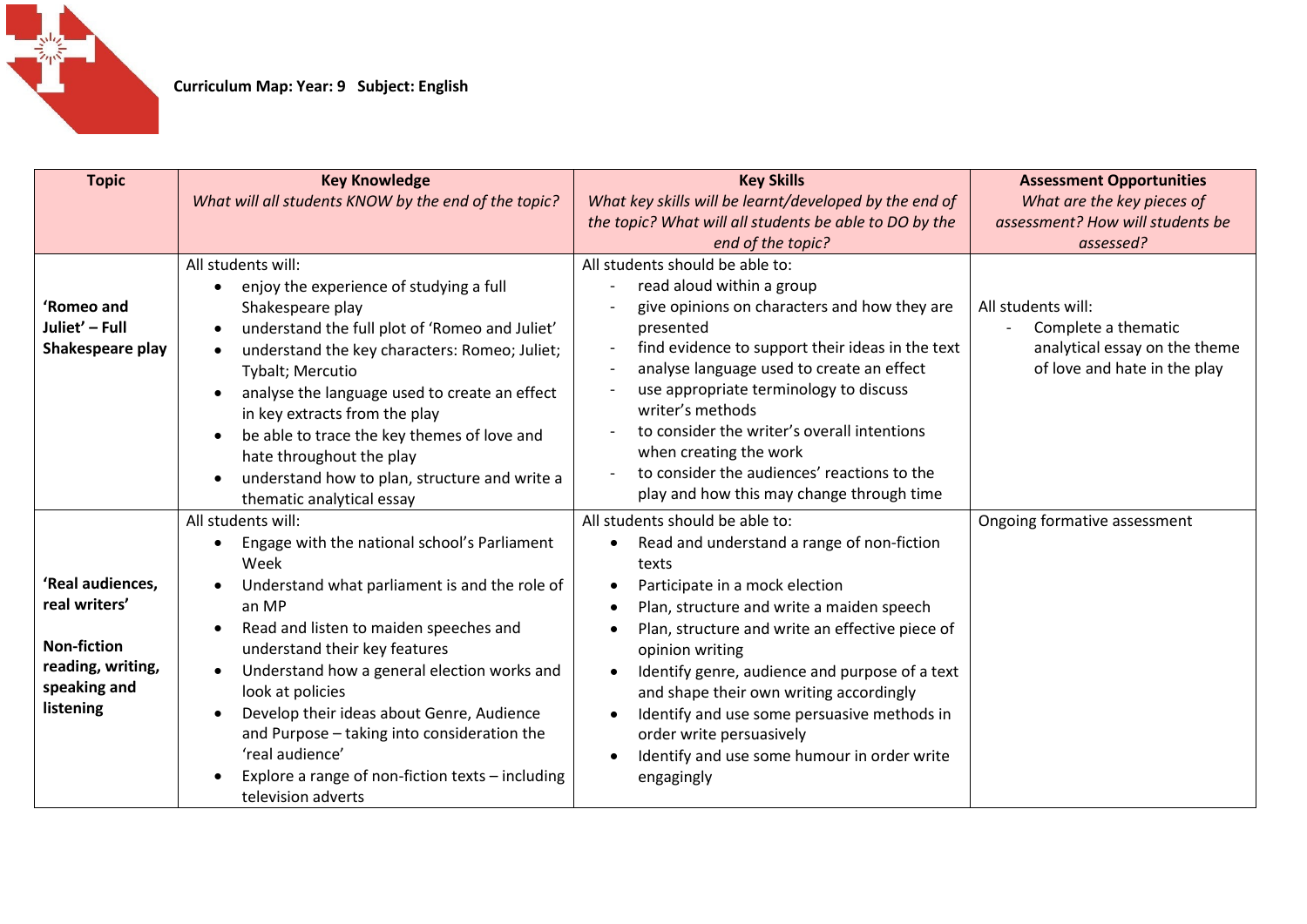## **Curriculum Map: Year: 9 Subject: English**

|                                              | Identify some persuasive methods and their<br>$\bullet$<br>effect<br>Consider how and why writers use humour<br>$\bullet$<br>Develop speaking and listening skills by giving<br>presentations                                                                                                                                                                                                                                                                                                                                                                                                                                                                                                                                                         | Write using a variety of sentences, vocabulary<br>$\bullet$<br>and punctuation<br>Proofread their own writing and correct their<br>mistakes                                                                                                                                                                                                                                                                                                                                                                                                                                                                                                                                  |                                                                                                                        |
|----------------------------------------------|-------------------------------------------------------------------------------------------------------------------------------------------------------------------------------------------------------------------------------------------------------------------------------------------------------------------------------------------------------------------------------------------------------------------------------------------------------------------------------------------------------------------------------------------------------------------------------------------------------------------------------------------------------------------------------------------------------------------------------------------------------|------------------------------------------------------------------------------------------------------------------------------------------------------------------------------------------------------------------------------------------------------------------------------------------------------------------------------------------------------------------------------------------------------------------------------------------------------------------------------------------------------------------------------------------------------------------------------------------------------------------------------------------------------------------------------|------------------------------------------------------------------------------------------------------------------------|
| <b>War Poetry</b><br>- English<br>literature | All students will:<br>Enjoy the experience of reading a range of<br>$\bullet$<br>complex poetry based on the theme of war<br>including:<br>'Dulce et Decorum Est', 'Who's for the Game?',<br>'Out of the Blue', 'Not my business', 'War horse',<br>'The Last Post'<br>Understand how culture and context impacts<br>poetry<br>Identify a range of poetic methods and their<br>effect<br>Identify the structure of a poem and how and<br>$\bullet$<br>why it changes<br>To consider alternative interpretations to the<br>$\bullet$<br>poems<br>To consider some of the complex issues raised<br>in the poems eg. war, propaganda, terrorism,<br>psychological impacts of conflict<br>Use some of the ideas and methods to inspire<br>their own poetry | All students should be able to:<br>Read and understand a range of complex<br>$\bullet$<br>poetry<br>Give opinions on what they have read<br>$\bullet$<br>find evidence to support their ideas in the text<br>Analyse the language and structure used and<br>$\bullet$<br>the effect<br>Explain the effect of some of the writer's<br>methods<br>To give opinions on alternative interpretations<br>$\bullet$<br>of the poems<br>Plan, structure and write an effective piece of<br>poetry<br>To use a range of language methods for effect<br>Write using a variety of sentences, vocabulary<br>and punctuation<br>Proofread their own writing and correct their<br>mistakes | All students will:<br>Complete an analytical essay<br>on a poem of their choice<br>exploring what makes it<br>powerful |
| 'Earth Matters'                              | All students will:<br>Read and listen to a range of non-fiction texts<br>$\bullet$<br>on the subject of the environment -including:<br>articles, news broadcasts, speeches<br>Understand what 'The News' is and why we<br>have it                                                                                                                                                                                                                                                                                                                                                                                                                                                                                                                     | All students should be able to:<br>Read and understand a range of non-fiction<br>$\bullet$<br>texts and broadcasts<br>Plan, structure and write an article<br>Identify genre, audience and purpose of a text<br>and shape their own writing accordingly                                                                                                                                                                                                                                                                                                                                                                                                                      | All students will:<br>Write a persuasive article on the<br>subject of the environment and young<br>people              |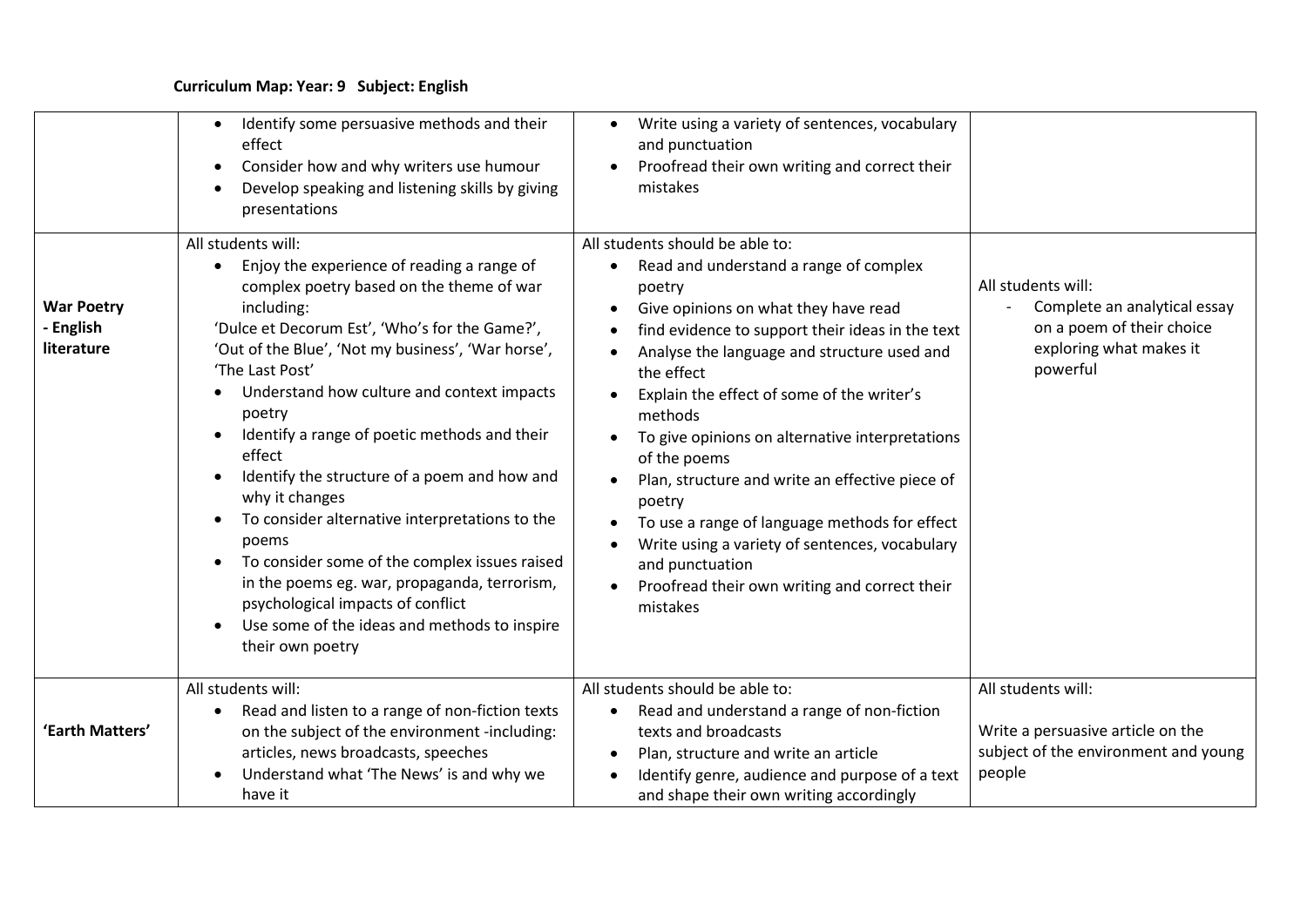## **Curriculum Map: Year: 9 Subject: English**

| <b>Non-fiction</b><br>reading, and<br>writing   | Understand the differences between written<br>$\bullet$<br>and spoken news<br>Understand the differences between<br>$\bullet$<br>broadsheet and tabloid reporting<br>Understand the differences between language<br>devices and presentational devices and their<br>effect<br>Further develop their ideas about Genre,<br><b>Audience and Purpose</b>                                   | Identify and use language devices and<br>$\bullet$<br>presentational devices effectively<br>Write using a variety of sentences, vocabulary<br>and punctuation<br>Proofread their own writing and correct their<br>mistakes                                                                                                                                                                                                                                                                                                                                                                                   |                                                                                                |
|-------------------------------------------------|-----------------------------------------------------------------------------------------------------------------------------------------------------------------------------------------------------------------------------------------------------------------------------------------------------------------------------------------------------------------------------------------|--------------------------------------------------------------------------------------------------------------------------------------------------------------------------------------------------------------------------------------------------------------------------------------------------------------------------------------------------------------------------------------------------------------------------------------------------------------------------------------------------------------------------------------------------------------------------------------------------------------|------------------------------------------------------------------------------------------------|
| 'Of Mice and<br>Men'<br>- English<br>Literature | All students will:<br>Enjoy the experience of reading a modern<br>$\bullet$<br>classic<br>Understand the plot of the novella<br>$\bullet$<br>Understand the significance and portrayal of a<br>range of characters<br>Understand how the themes of prejudice and<br>loneliness are presented<br>Understand the context of the text<br>$\bullet$<br>Understand the structure of the text | All students should be able to:<br>give opinions on characters and how they are<br>$\bullet$<br>presented<br>find evidence to support their ideas in the<br>$\bullet$<br>text<br>annotate a key extract in detail<br>$\bullet$<br>analyse some of the methods used by<br>Steinbeck to create an effect<br>use appropriate terminology to discuss<br>writer's methods<br>to consider how context influenced the ideas<br>in the text<br>to consider the writer's views on prejudice<br>$\bullet$<br>and how these influences the ideas in the<br>text<br>be able to plan, structure and write an<br>$\bullet$ | All students will:<br>Complete an extract-based analytical<br>essay on the theme of loneliness |
|                                                 |                                                                                                                                                                                                                                                                                                                                                                                         | analytical essay which answers an exam<br>question                                                                                                                                                                                                                                                                                                                                                                                                                                                                                                                                                           |                                                                                                |